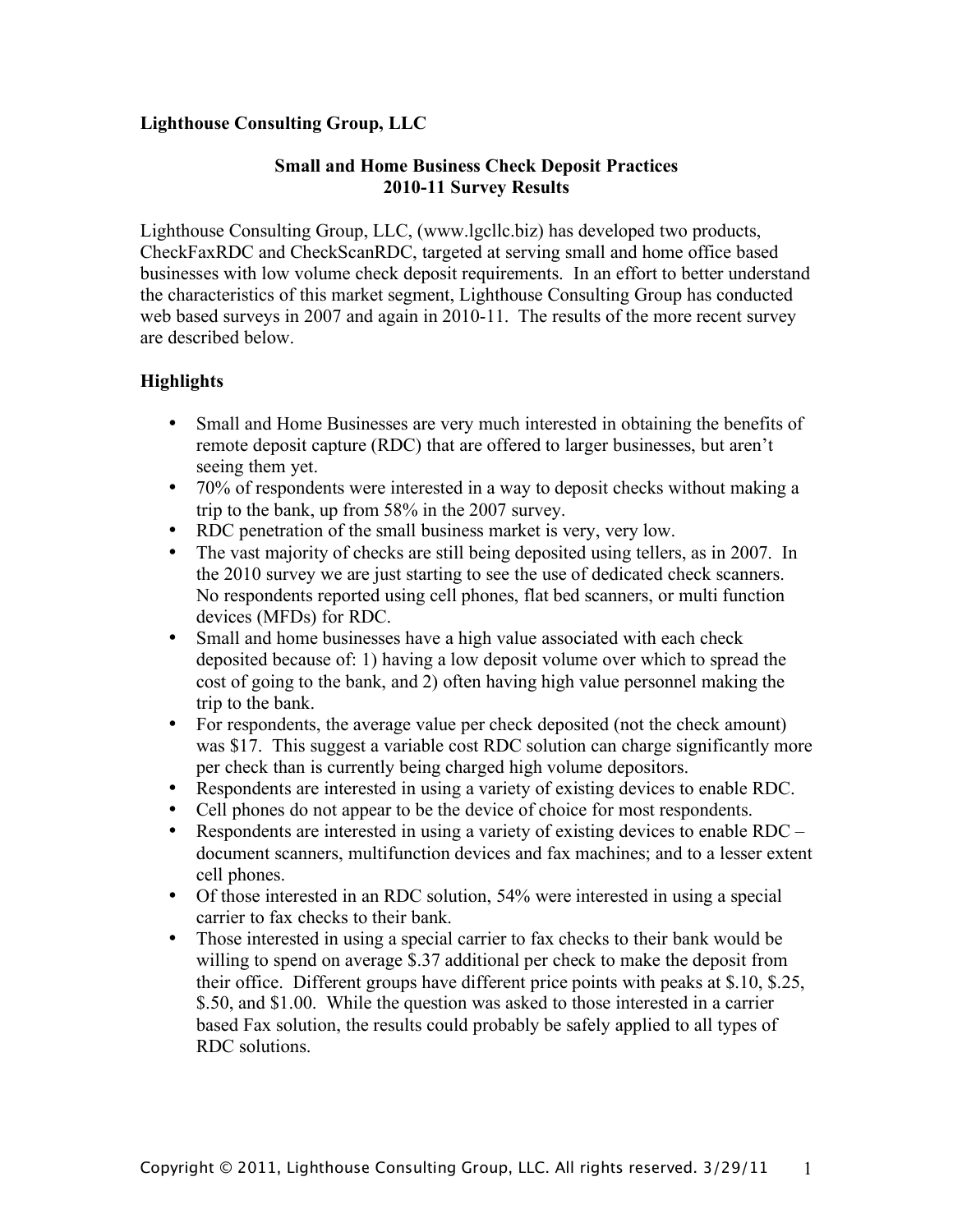## **The Survey**

The survey was designed to develop a better understanding of the very low end of the RDC market. It set out to answer such questions as:

- How are deposits are handled today?
- What is the level of interest in RDC?
- What type of scanning equipment do businesses have?
- What is their level of interest in using existing devices for RDC?
- What is the level of interest in using a special carrier to fax checks to the bank for deposit? (LCG has a patent pending method for doing this.)
- What is the value on a per check basis of an RDC solution and how much would those interested be willing to pay.

Even though considerable effort went into getting responses, the sample is small  $(n=106)$ . We believe what we have is good directional information. Where the same question was asked in 2007 and 2010, the results are consistent. Overall the results are consistent with our 8 years of RDC experience.

## **Small and Home Business Respondents:**

- Survey respondents, were similar to those participating in the 2007 survey.
- The average number of employees was 6. Range was from 0 to 75, with a median of  $2$
- They deposited mostly checks 85% and as such can be characterized a non-cash businesses.
- The average number of checks deposited per month was 37, with a median of 8. While the range was from 2 to 1,000 checks per month, 95% deposited 100 or fewer checks.

## **Deposit Practices:**

- The average number of trips to the bank to deposit checks was 4.3. The range was 1 to 22, with a median of 3. Most respondents were not daily depositors.
- The average time spent on a trip going to the bank was 21 minutes, about the same as in 2007. The range was 5 to 120 minutes, with a median of 20
- The value per hour of the person going to the bank was \$89. However that is not a very meaningful statistic as the plot of value per hour is bi-modal with a significant tail. There is one peak at \$10-\$30/hour extending out to \$50. A somewhat lower peak occurs between \$100 and \$200. The tail then goes out to \$500. The first peak likely represents businesses that have a junior employee responsible for accounts receivable, although not necessarily full time. The second peak and tail likely represents professional services businesses, which get a few large checks and making bank deposits are a collateral duty.

This rather large variability in value of the person doing the banking is not surprising when one considers the wide range of industries encompassed by the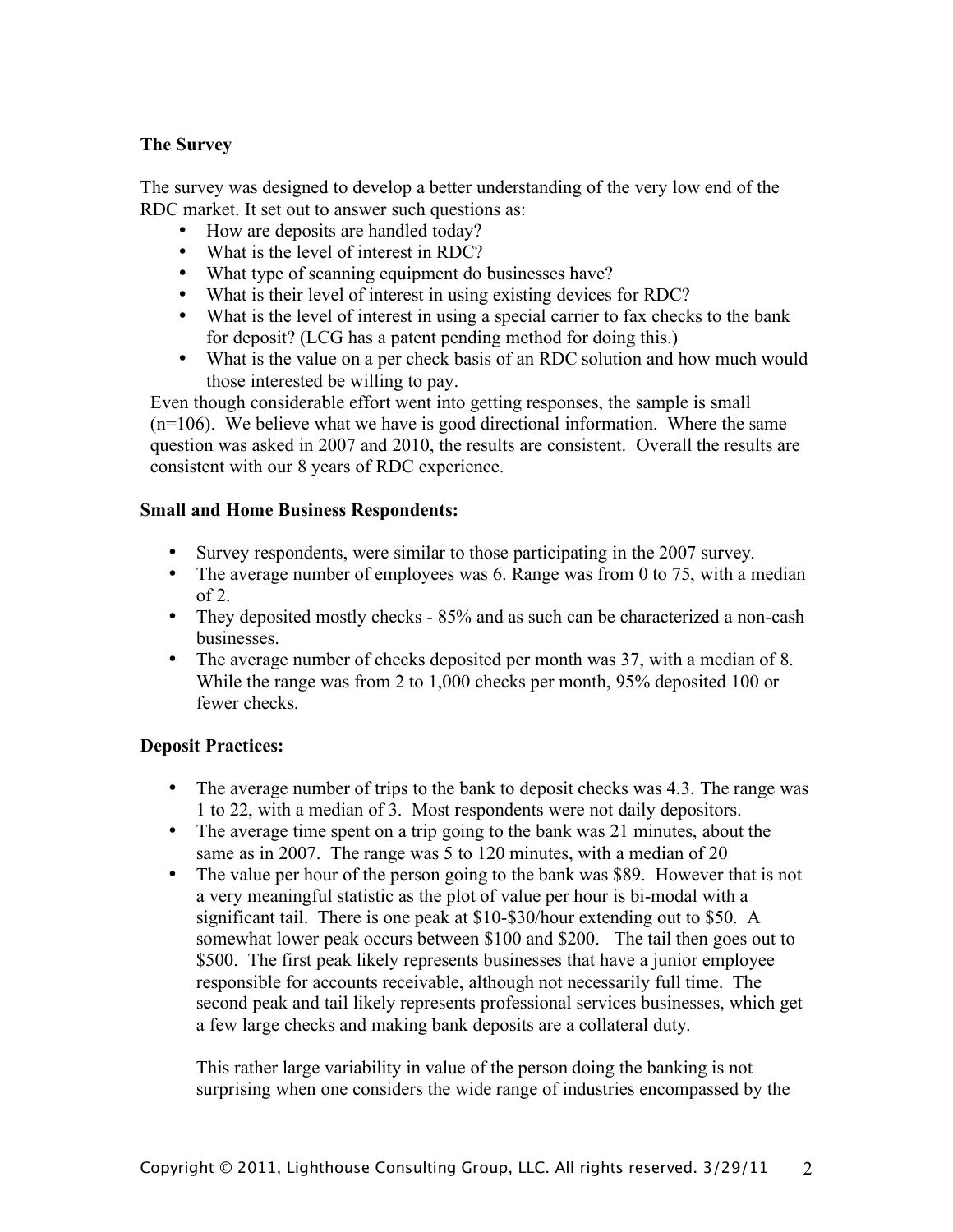term small business. From other work we know that the average size of check received varies by orders of magnitude between industries. This variability in the value of the person going to the bank becomes important later when we look at the value per check, and the price per check that respondents were willing to pay to avoid a trip to the bank.



• For respondents, the average value per check deposited (not the check amount) was \$17. The value per check deposited is calculated based on the number of trips per month to the bank, time spent per trip, value of the person making the deposit, and the number of checks deposited per month. The calculated per check value ranged from zero to \$150, with a median of \$5.56. Clearly most of the respondents have some basis for paying a fairly significant amount to get the benefit of RDC, as the following table shows.

| Value per Check     | Percentage of Respondents |
|---------------------|---------------------------|
| \$0.01 to \$1.00    | 16%                       |
| \$1.01 to \$5.00    | 27%                       |
| \$5.01 to \$10.00   | $12\%$                    |
| \$10.01 to \$50.00  | 35%                       |
| \$50.01 to \$100.00 | 8%                        |
| Over \$100.00       | $2\%$                     |

• A high check value is often correlated with a high value person going to the bank. The range of check values can be quite wide. Even where the value of the person going to the bank is under \$50, there is considerable variation in the in the value per check between \$0 and \$20 per check (lower left hand corner of graph).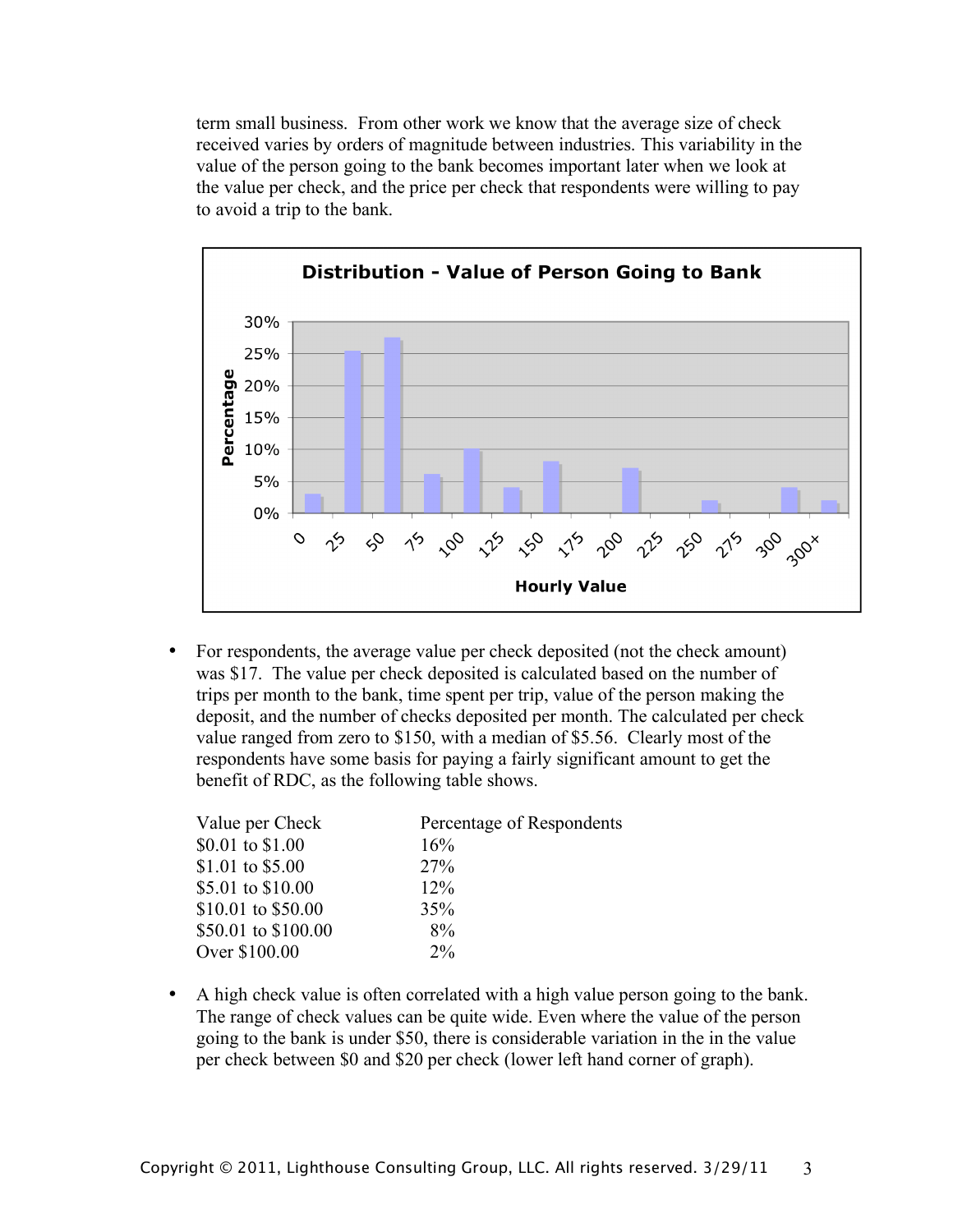

• Not unexpectedly high values per check are also correlated with relatively low check volume. The chart below shows the wide range in values for those depositing 20 or fewer checks per month. Also, in the horizontal \$0 to \$20 value band, there is considerable variation in value at volumes above 20 checks per month.

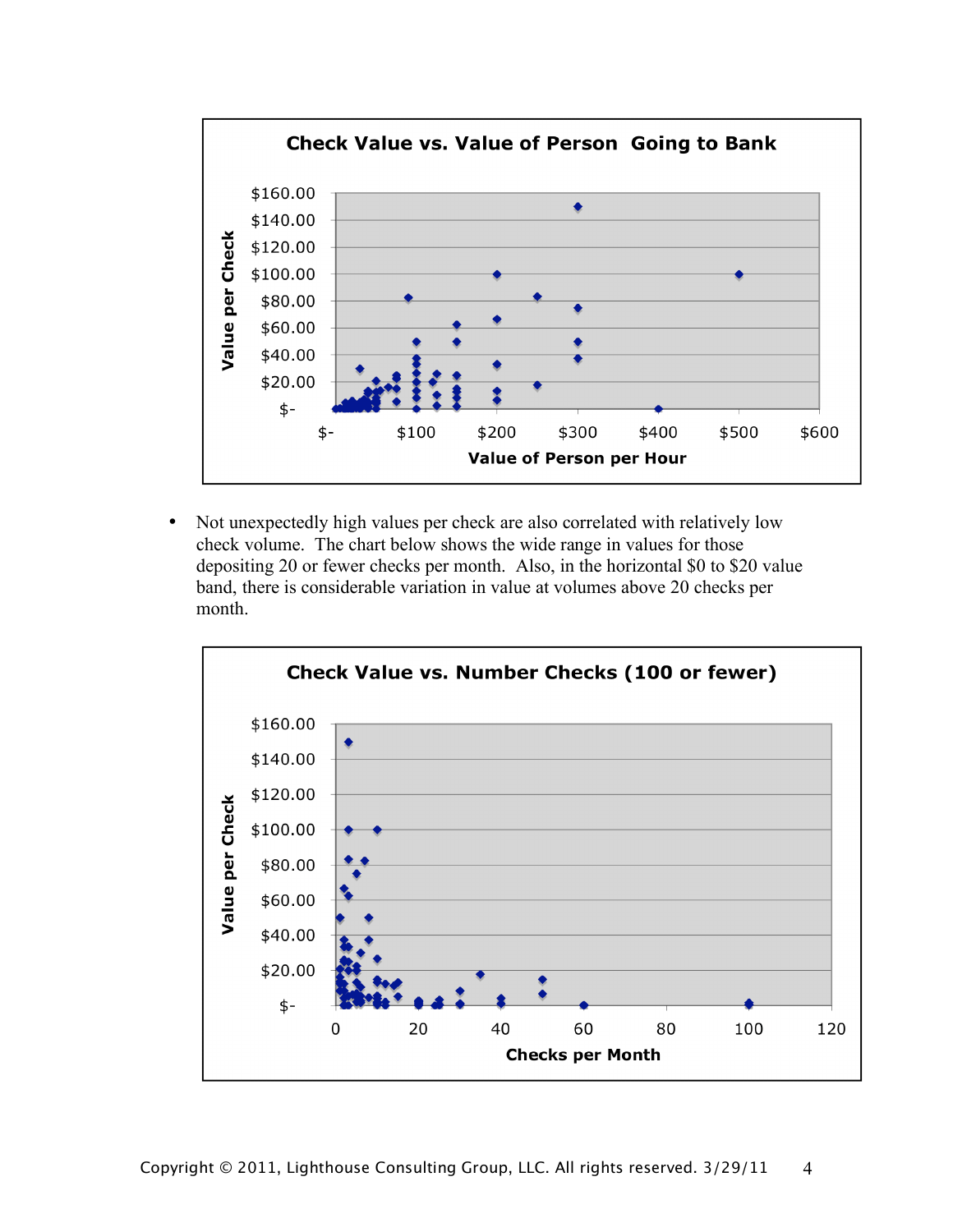• The vast majority of checks were deposited using tellers, as in 2007. In 2010 we started to see the use of dedicated check scanners. No respondents reported using cell phones, flat bed scanners, multi function devices (MFDs), or fax machines. The following chart shows the difference in deposit method for: 1) All respondents, 2) those Interested in depositing checks without making a trip to the bank, and 3) those interested in using a special Carrier to Fax checks to the bank.





• The methods respondents indicated they used to deposit checks are show above. Compared to the graph, which is based on number of checks, there is a somewhat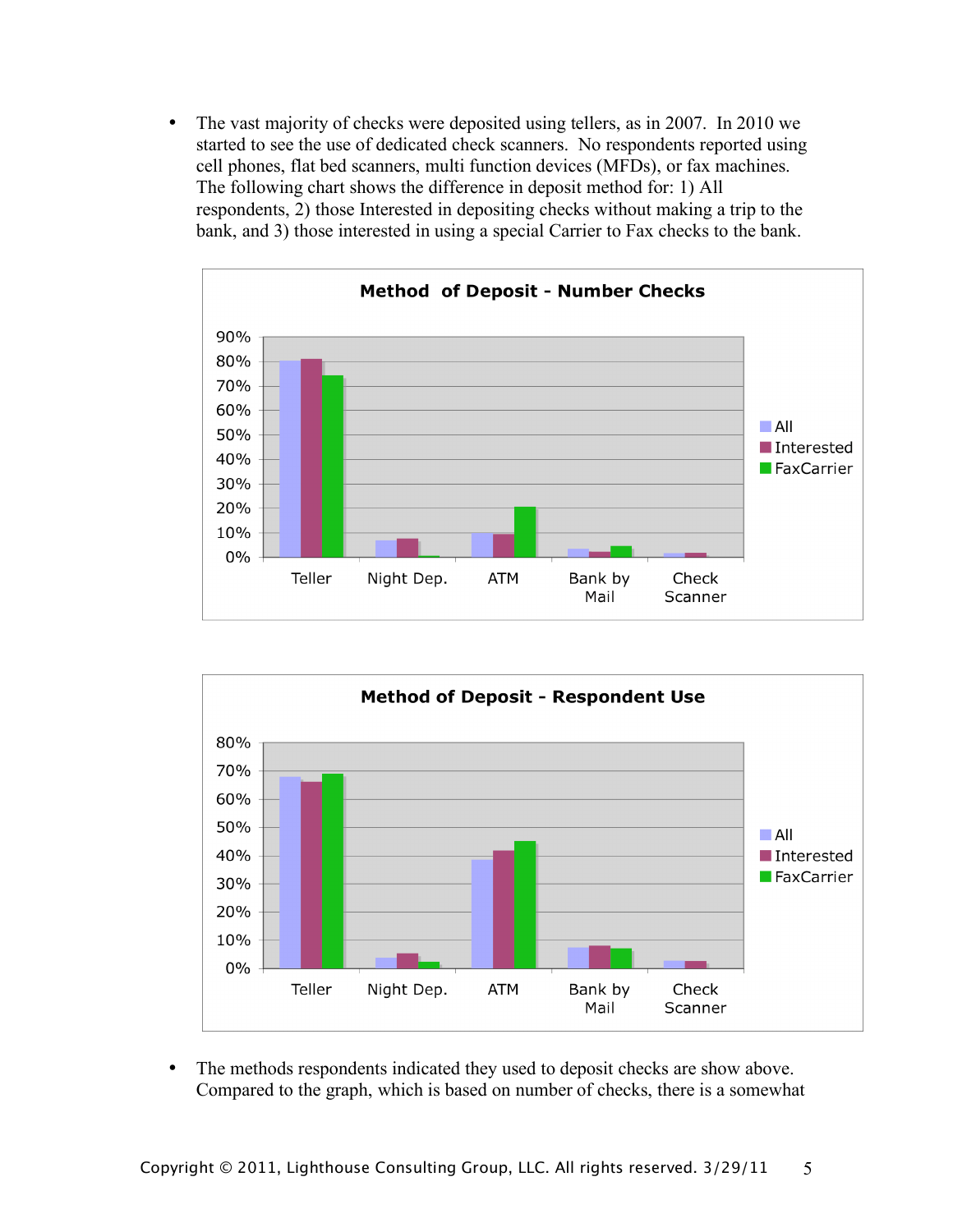greater use of ATMs and Bank by Mail. Compared to the 2007 survey, in 2010 there is greater use of ATMs and less use of Bank by Mail.

#### **Interest in RDC Solutions:**

- 70% of respondents were interested in a way to deposit checks without making a trip to the bank, up from 58% in 2007.
- 40% of all respondents were interested in using a special carrier to fax checks to their bank. Of those interested in an RDC solution, 54% were interested in using a special carrier.

## **Availability and Interest in Using Existing Equipment for RDC:**

- Nearly 100% of respondents had office computers and Internet.
- 96% of respondents have at least one of the following: document scanner, MFD or Fax machine.



- More respondents have MFDs with fax capability than without. The percentage of respondents with standalone fax machines has declined since 2007. The 2007 survey did not ask if businesses had a document scanner or an MFD.
- Respondents are interested in using a variety of existing devices to enable RDC as the following chart shows.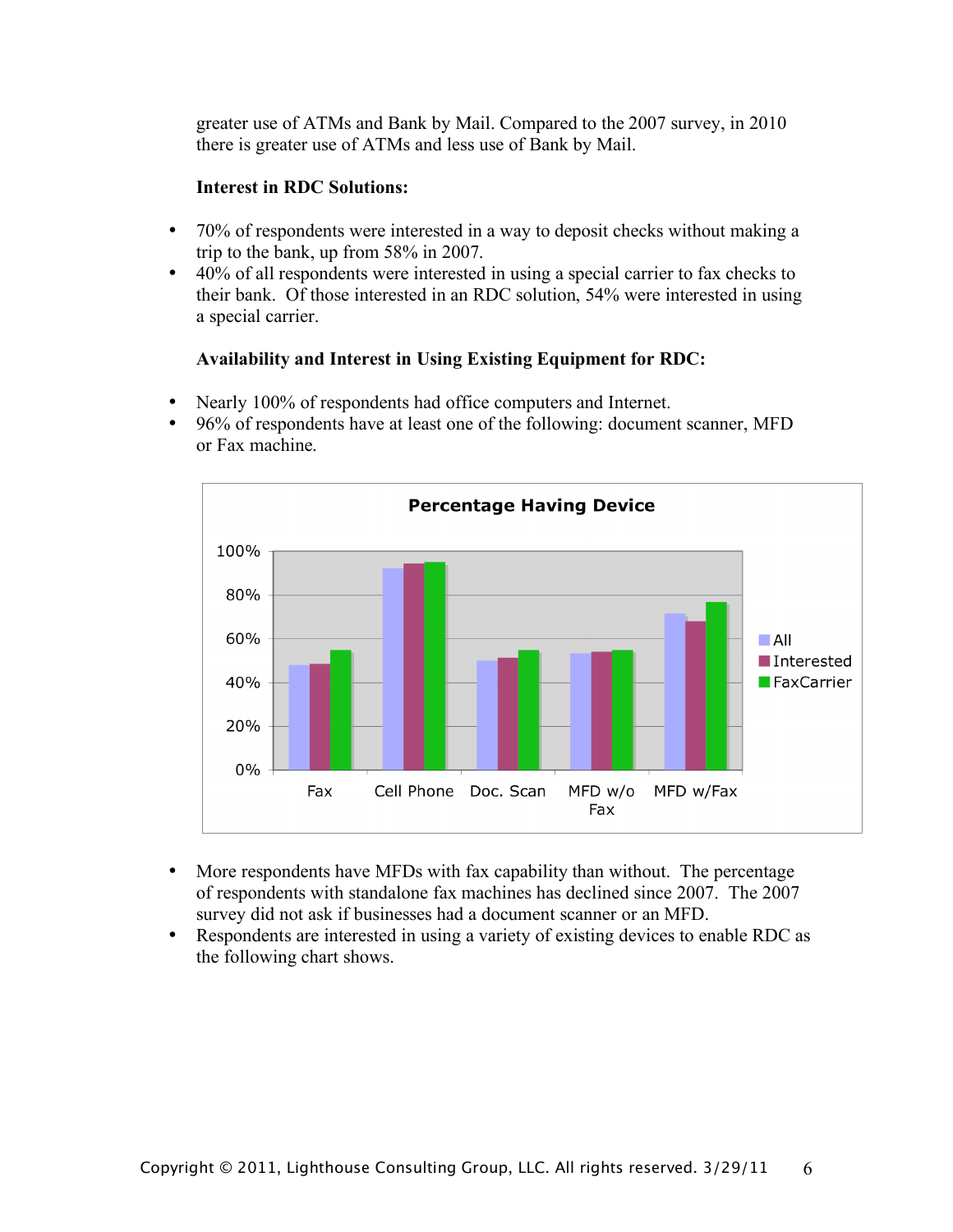

- Cell phones do not appear to be the device of choice for most respondents.
- 66% of respondents with MFDs with fax capability, would prefer to use the device with a computer application.
- There appears to be interest in using carriers with devices using transmission methods other than fax.